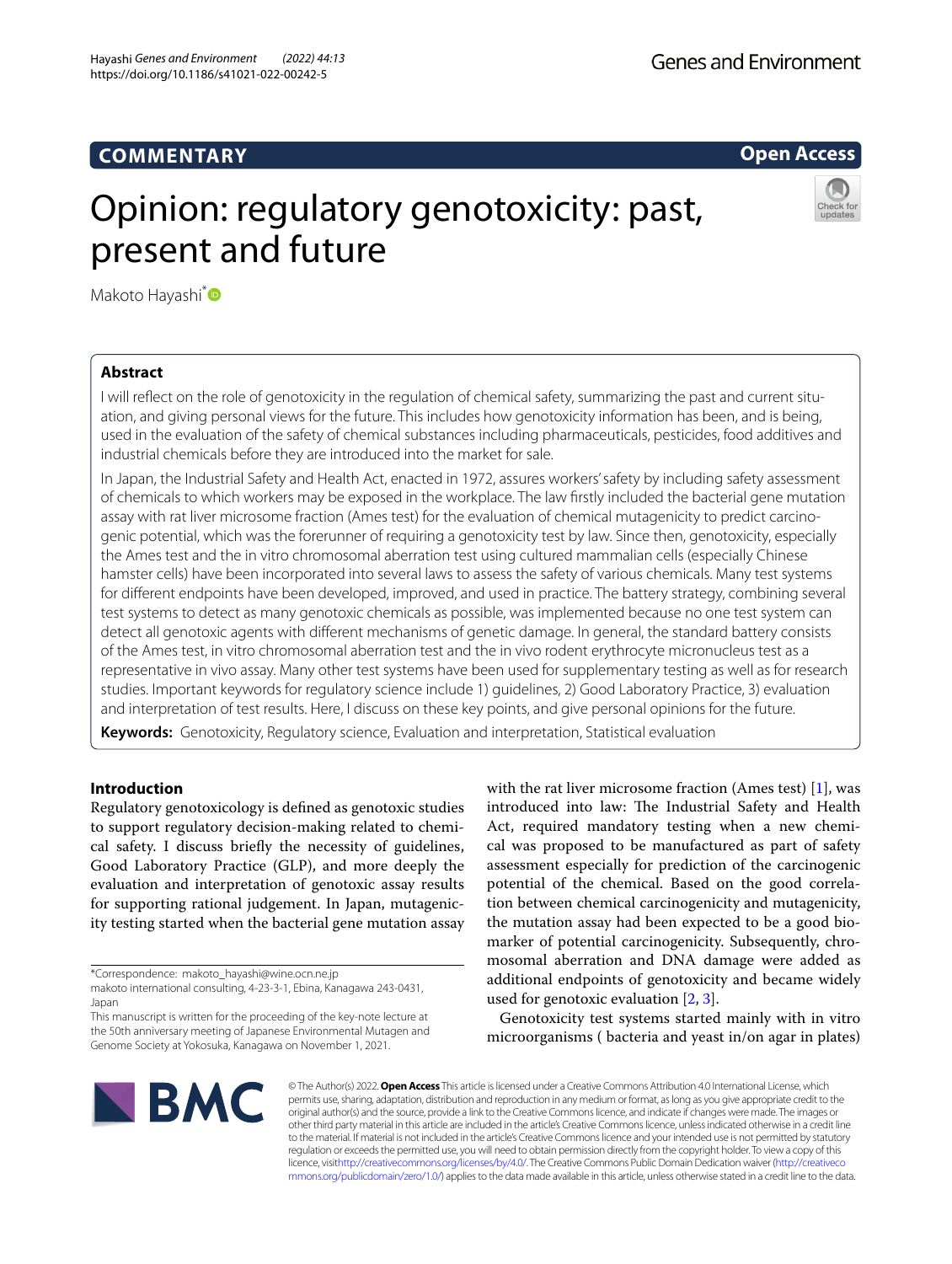and cultured mammalian cells, and in vivo test systems such as the rodent micronucleus test using bone marrow or blood cells were subsequently introduced [\[4](#page-5-3), [5\]](#page-5-4). Several test systems were included the OECD test guidelines, of which many have been revised and some were deleted and archived separately.

# **Past and present**

In the frst era, as I mentioned above, the Ames test was thought to be a good tool for prediction of chemical carcinogenicity. This assay was followed by the in vitro chromosomal aberration assay, using mainly Chinese hamster cultured cells to detect chromosomal aberrations as another major endpoint of mutagenicity.

The terms "genotoxicity" and "mutagenicity" have been not well defned and have been used interchangeably sometimes and defned diferently at other times. Most frequently, "mutagenicity" is meant to apply only to gene mutation and chromosomal aberration while "genotoxicity" has a wider coverage including DNA damage, sisterchromatid exchange, and other genetic events in addition to mutagenicity [[6\]](#page-5-5). Here I use mainly "genotoxicity" to refer to a wider range of meaning, while I would like to use "mutagenicity" to restrict the meanings of gene mutation and chromosomal structural aberration.

Many studies have been conducted to detect genotoxic chemicals in order to predict carcinogenicity. Therefore, the sensitivity of the test system was considered important in order to avoid false-negative results while false-positive results often received too little attention. The fair balancing of these two "errors" made difficult to construct a rational battery system for the detection of genotoxicity.

In the second era, attempts were made to standardize the methods and established international and domestic guidelines for assessing genotoxicity. This included establishing OECD test guidelines as the international standard for test protocols. Most of the voices demanded transparency and fairness when evaluating the test results, and we believed that the guidelines were authoritative and well-constructed. Nevertheless, it is equally important to conduct the tests according to the guidelines. The same discussion was held regarding GLP, which was triggered by the identifcation of regulatory studies at contract laboratories that were faked or not clearly documented, and many countries, including Japan, decided to introduce GLP's for international har-monization (for example; OECD GLP [\[7](#page-5-6)]). This resulted in the Safety Guidelines established through the International Conferences on Harmonization (ICH) for human use of pharmaceutical drugs  $[8-10]$  $[8-10]$ . These guidelines and GLP have played important roles producing test data of high quality for regulatory use to judge the safety of

# **Evaluation and interpretation of genotoxicity data**

Genotoxicity information has been widely used for the safety risk assessment of chemicals together with general toxicity, carcinogenicity, reproductive toxicity, and other endpoints. The different feature of genotoxicity from many other toxicities is visibility of toxicological phenomena. Although many genetic diseases and chromosomal anomalies are well known, most of them are caused by heredity or other factors, *e.g.*, aging, rather than from exposure to genotoxic chemicals. Genotoxicity may contribute to many other toxicity because it can afect at early stage of the adverse outcome pathway of various endpoints. Generally other toxicity is visible, we can see the outcomes of toxicity and also sufer from such diseases. While outcomes of genotoxic efects are generally silent, such genotoxic damage can afect people indirectly, for example they might cause cancer, which affects patients much later. Therefore, genotoxicity testing, which can be engaged short-term and cheaply, was designed to identify potential carcinogenic chemicals, which is very time consuming and costly determine experimentally using lifetime cancer bioassays or human epidemiology. Following data accumulation and a greater understanding the mechanisms of carcinogenicity, it became less simple to make a direct connection between genotoxicity and carcinogenicity. The use of genotoxicity data for predicting carcinogens was diminished but redirected to understanding mechanisms of carcinogenicity and also for evaluating heritable adverse efects to the next generation. The term "MCR: Mutagenicity, Carcinogenicity, Reproductive toxicity" has been introduced and become well known; it means these three endpoints are related but are independent events. Genotoxicity is important in regulatory science because it is often the key contributor to the understanding of carcinogenicity and other genetic diseases. It is also a key determinant of whether the subsequent disease outcome behaves as a threshold event, with levels of exposure that do not lead to the disease.

# **Statistical evaluation of test data**

Many researchers as well as regulatory people have used statistical comparison tests for evaluating genotoxicity test results. Statistical tests give the probability of the expected events occurring. Nevertheless, it is important to emphasize that statistical tests are based on many assumptions, for example, population distribution of the event; null and alternative hypothesis; nominal probability of errors (type I and type II); etc. Often, toxicologists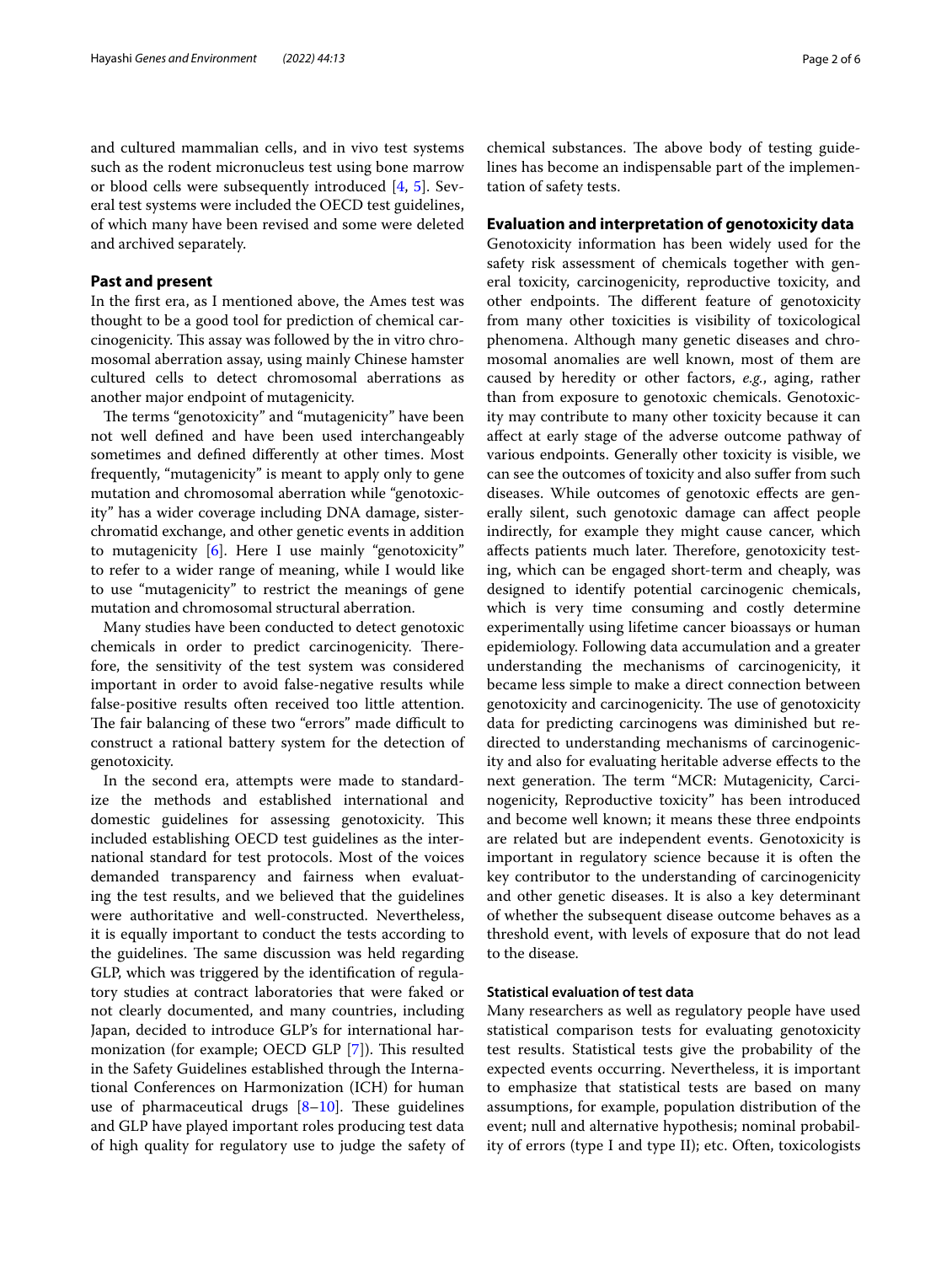do not pay sufficient attention to such assumptions. In the statistical comparison tests, the null hypothesis is that the data of the treatment group(s) are located inside the data distribution of the negative control group within a pre-determined *p*-value (*e.g.*, 0.05 or 0.01). In toxicological studies, if the data is not met the null hypothesis then we call the result is positive, although it means only that the data have not met the negative control distribution under the pre-set condition (not negative). Nominal type I and type II error rates should be fxed by experimenters or sometimes by regulatory persons according to the purpose of the test. Generally, people use 0.05 (one event occurs among 20 trials) or 0.01 (one event occurs among 100 trials) as the nominal type I error rate, however, such numbers have been based on the specialists' intuition but not been established on a scientifc basis. We just think one over 20 looks rare and one over 100 is a very rare case. Moreover, the type II error rate, which is detection power of the test, is often not taken into account. These *p*-values should be determined in advance of designing the particular assay. For example, in the in vivo micronucleus assay it should be determined in advance how many cells should be analyzed and how many animals should be assigned to each control and treatment group in order to achieve an optimal experimental condition [\[11](#page-5-9)]. It is most important that the "positive" outcome is defned in advance. The Ames assay used doubling as the positive defnition without any detailed discussion on this point, and regulation used the judgement on this criterion for a long time. If we assume that a 10% increase from the negative control is positive, we must design the assay protocol using more animals or more cells should be analyzed.

### **Biological relevance** *vs* **statistical signifcance**

Another important factor for evaluating data is biological or toxicological relevance. This factor includes the doseresponse relationship, the level of increase from the control (concurrent/historical), and reproducibility. These factors are often set based on the knowledge and experience of experts and originally such intuitional factors should be supported by statistics. We can understand and accept these approaches as a general idea, and therefore these intuitive guides appear less transparent and more subjective than the outcomes of statistical tests. Here, I compare the descriptions of OECD test guidelines (as an example referring TG-474, the in vivo micronucleus test) chronologically.

*TG-474 adopted on 26 May 1983 said "Data should be evaluated by using appropriate statistical meth*ods...There are several criteria for determining a pos*itive result, one of which is a statistically signifcant dose-related increase in the number of micronucle-* *ated polychromatic erythrocytes. Another criterion may be based upon detection of a reproducible and statistically signifcant positive response for at least one of the test points" [[12\]](#page-5-10).*

*TG-474 adopted on 21st July 1997 said "There are several criteria for determining a positive result, such as a dose-related increase in the number of micronucleated cells or a clear increase in the number of micronucleated cells in a single dose group at a single sampling time. Biological relevance of the results should be considered frst. Statistical methods may be used as an aid in evaluating the test results [[9,](#page-5-11) [10](#page-5-8)]. Statistical signifcance should not be the only determining factor for a positive response. Equivocal results should be clarifed by further testing preferably using a modifcation of experimental conditions… A test substance for which the results do not meet the above criteria is considered nonmutagenic in this test" [[13\]](#page-5-12).*

*TG-474 adopted on 29 July 2016 said "Providing that all acceptability criteria are fulflled, a test chemical is considered clearly positive if: a) At least one of the treatment groups exhibits a statistically signifcant increase in the frequency of micronucleated immature erythrocytes compared with the*  concurrent negative control, b) This increase is dose*related at least at one sampling time when evaluated with an appropriate trend test, and c) Any of these results are outside the distribution of the historical negative control data (e.g. Poisson-based 95% control limits). If only the highest dose is examined at a particular sampling time, a test chemical is considered clearly positive if there is a statistically signifcant increase compared with the concurrent negative control and the results are outside the distribution of the historical negative control data (e.g. Poisson-based 95% control limits) [\[14](#page-5-13)]. Recommendations for the most appropriate statistical methods can be found in the literature [[15–](#page-5-14)[18](#page-5-15)].*

There are differences among these versions on description of data evaluation. The 1983 and the 2016 versions look rather similar and both suggested primarily statistical analyses for the data evaluation. The latest 2016 version provides a more precise description and recommends the appropriate statistical methods as references. In contrast, the 1997 version was diferent from the others. It recommended that biological relevance of the results should be considered frst. It noted that statistical methods may be used for helping or supporting of evaluating the test results. Moreover, it concluded that statistical signifcance should not be the only determining factor for a positive response. I, personally, prefer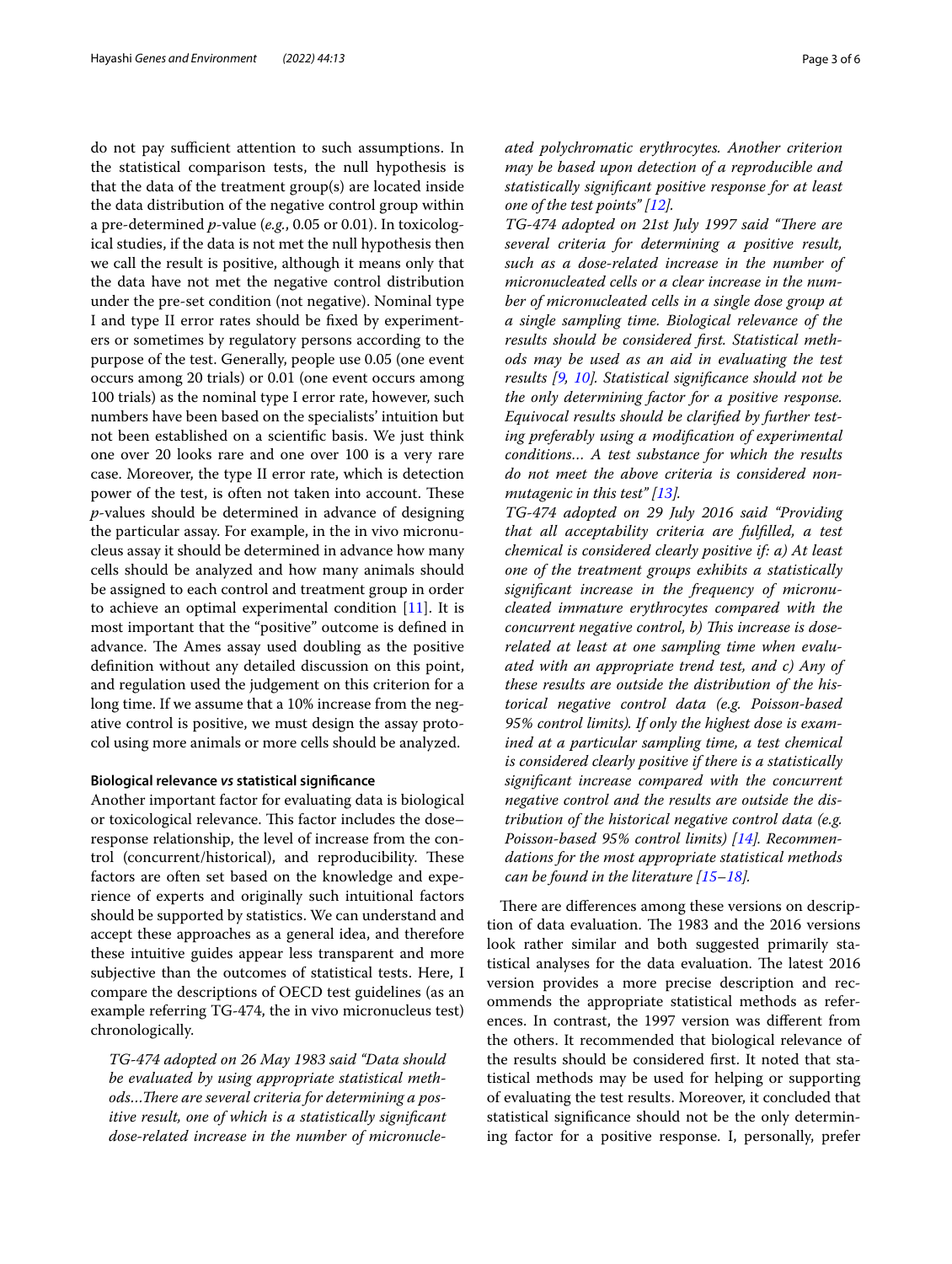the 1997 version to others because I believe biological relevance should be considered frst using, if possible, a graphic image on which all data are plotted and understood at a glance. If we understand statistics well and design the experiment properly, and also apply the proper statistical test method, then, of course, we can appreciate the outcomes of statistical test to endorse biological relevancy.

# **Qualitative evaluation and quantitative evaluation**

At the early stage, even now, for establishing mutagenicity tests, for example, the Ames test and in vitro chromosomal aberration test using Chinese hamster lung cells, especially in Japan, we used simple criteria for calling the tests. We use a doubling of number of revertant colonies for the Ames test and equal to or more than 10% of cells analyzed having chromosomal aberrations. These criteria have been accepted by regulatory bodies as the proper judgement without any trouble for a long time.

Genotoxicity has been evaluated qualitatively but not quantitatively in many countries. In Japan, a little diferently from other countries, we introduced semi-quantitative evaluation for the genotoxicity judgement for regulatory purposes. For example, we have used a doubling as a criterion for the Ames test and in addition we have used the mutation rate defned as number of revertant (rev) colonies per 1 mg (rev/mg) of a test material. We regard an agent as a strong mutagen if the rate is more than 1000 rev/mg; the Industrial Safety and Health Act requires an additional assay, for example, an in vitro chromosomal aberration test. In the Chemical Substance Control law, a chemical is classifed as a designated chemical when showing more than 1000 rev/mg in the Ames test (nowadays, the law has been revised and the criterion is not used). In the in vitro chromosomal aberration assay, we have introduced the  $D_{20}$  value that was defined as the predicted concentration  $(\mu g/mL)$  at which 20% of analyzed metaphases cells had one or more chromosomal aberration. In the Chemical Substance Control law mentioned above, the chemical was classifed as a designated chemical when the  $D_{20}$  value was 0.01 mg/ mL or less (as same as the Ames test). Moreover, we frequently discussed using the  $D_{20}$  as an indicator of potential clastogenicity.

# **Interpretation of chemical genotoxicity**

As mentioned before, we regarded genotoxic chemicals as potential carcinogens based on the good correlation between genotoxic and carcinogenic outcomes at the frst era. Pharmaceutical, agricultural, and other chemical developers stopped developing their chemicals when the Ames test was positive, due to concern about potential carcinogenic activity. The regulatory bodies also tended not to accept the release of such Ames positive chemicals into the market, especially chemical substances for direct human use. Then, after a lot of data were accumulated and showed that genotoxicity was not a prerequisite for all carcinogenicity, some chemicals without mutagenic potential were recognized to be carcinogenic and, vice versa, some Ames test positive chemicals did not show carcinogenic potential.

The Ames test has been most popular and is in widespread routine use. The in vitro chromosomal aberration test is also frequently performed, especially in Japan using Chinese Hamster Lung cells. The in vitro chromosomal aberration test has been shown to give positive results by some non-specifc factors, such as osmolality and pH, that is by un-physiological culture conditions. Such positive results are not considered to be a genotoxic event because such extreme experimental conditions are unrealistic and not expected in humans in vivo. Some in vitro chromosomal aberration positive chemicals did not induce micronuclei as an indicator of chromosomal aberrations in erythropoietic cells in vivo. Hence the positive outcomes of the in vitro chromosomal aberration test are considered sometimes ambiguous for genotoxicity evaluation. As an example, the genotoxicity and carcinogenicity of pesticides evaluated from 2012 to 2016 by the Agricultural Chemicals Expert Committee of the Cabinet Office Food Safety Commission in Japan was analyzed [ $19$ ]. The study aimed to see how much the in vitro chromosomal aberration test contributed to the fnal safety judgment of pesticide. A total of 183 chemicals were evaluated during this 5-year period and all have been approved as pesticides. More than 1/4 chemicals were positive in the in vitro chromosomal aberration test. And, as expected, there were few chemicals that showed a clear Ames test positive result because developers might not put in applications for Ames test positive chemicals. Moreover, surprisingly, although it was not the main theme of this manuscript, nearly half were positive in the long term carcinogenesis assay, in at least one species and one target organ.

The most important role for genotoxicity information in chemical safety assessment has been the determination of whether or not genotoxicity is a key initiating event in carcinogenesis. A carcinogen that is genotoxic, especially at the carcinogenesis target site, is regarded as a "genotoxic carcinogen" that has no threshold [\[20](#page-5-17), [21\]](#page-5-18). This means under the current assessment strategy, genotoxic carcinogenicity is a key factor for chemical safety to human beings. It indicates, in this sense, the genotoxicity information plays an important role for the fnal regulatory judgement.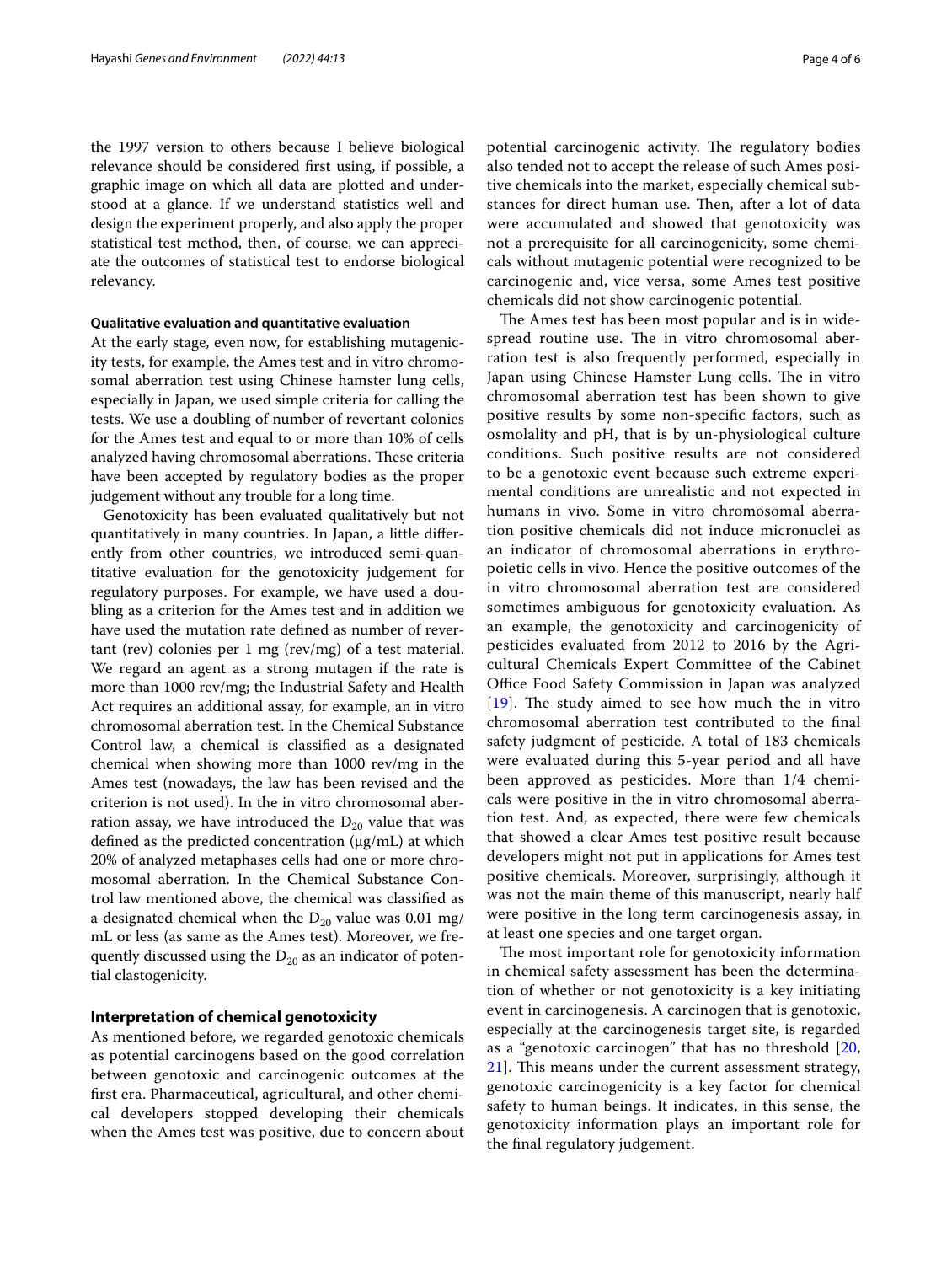# **Future—Conclusion and proposals**

We have to think more deeply about the fnal aim of chemical genotoxicity information in human health risk assessment. If genotoxicity is exclusively important for identifying genotoxic carcinogens that have no threshold and not acceptable putting into market, then genotoxic assays are not needed for every chemicals, but only for carcinogenic chemicals. It is, however, true that the current long-term bioassay for carcinogenicity is time consuming and costly and not practical to perform on all chemicals being developed. Nevertheless, genotoxicity information alone does not determine human risk. For example, if a chemical was negative in the long-term carcinogenicity bioassay, showed a no observed-adverseefect level greater than 1000 mg/kg/day, no reproductive adverse efect but showed positive result in the Ames test and the in vitro chromosomal aberration test, then how shall we treat it for human safety risk assessment? For the fnal decision, we have to take the expected beneft of the chemical for our lives into account to balance risk and beneft.

The most important feature of genotoxicity is the absence of a threshold. This is the reason why genotoxicity information is considered important because it is necessary to identify genotoxic carcinogens. Regulatory people tend to believe that genotoxicity does not have threshold. Nevertheless, data have been accumulated that show thresholds, at least apparent or biological thresholds even for direct DNA acting genotoxic chemicals. If we accept the existence of thresholds, then the level of exposure to humans becomes critical for assessment of safety risk. I believe it is time to stop discussion about existence of thresholds and to accept practical thresholds and to start considering levels of exposure for genotoxicity.

It is difficult to estimate chemical exposure to humans except for pharmaceutical drugs for human use. In human use pharmaceuticals drugs, we know the exposure level and beneft of the treatment, thus we can control the risk–beneft balance. Nevertheless, for example, in the case of industrial chemicals it is difficult to make human exposure assessments, because we generally do not know the volume of chemical that was released into our environment and how much reaches us through water, air and through other routes. And it is more diffcult to quantify the beneft of the chemical at a given level of exposure. Because the actual quantity of the chemical we intake into our body is very small, I am curious whether we can assess safety of the chemical using existing test systems which evaluate their toxic efects using up to very high exposure levels and extrapolation to the actual human exposure levels. Outcomes of tests evaluated up to extremely high concentrations in in vitro and unrealistic high dose-levels in in vivo may be meaningless for extrapolation to the actual safety risk. I have to note this situation is not only for genotoxicity but also for other toxicology endpoints including carcinogenicity. Sometimes we see TV news on the serious adverse efects of carcinogens to humans. However, almost all these were the result of accidents, improper uses/handling, or exposures to naturally existing local contaminants like some heavy metals. Most of these occasions can be explained by the extremely high exposure levels in comparison to the actual situation.

Considering all, I would like to propose to change the strategy for chemical safety assessment from the current system that requires all information should be gathered according to the guideline before application to the regulatory body and then the safety assessment start using the full data set. It may be reasonable if we have enough resource, time and budget, but it is inefficient. ILSI/HESI proposed "Risk 21" [[22](#page-5-19)[–24](#page-5-20)], and several years later another report has been published  $[25]$  $[25]$ . The Risk 21 is based on a step by step approach for chemical safety evaluation. Firstly, "Problem formulation" is followed by "Estimation of human exposure", "Estimate of human toxicity" and then evaluating the "Intersection of exposure and toxicity on a RISK21 matrix". Then a judgement is made whether there is sufficient information to make a decision. If "YES", then we make a conclusion but if "NO" we start again from the "Problem formulation" for a second cycle based on the results of the frst one. We repeat the cycle until we have enough confdence to make a decision. This is a good idea for the evolution of the whole strategy. We should make decisions based on the minimum essential information/data we need, leading to the most efficient and accurate assessment. Nevertheless, we must consider that the assessment should be acceptable for regulatory purposes. Who, when, and how we engage each step is a key issue, so that sound conclusions are based on the essential facts that determine safety and risk. Such a new approach should be used not only for genotoxicity, but also for all kinds of expected toxicities. In other words, we have to make a rational assessment of risk based on relevant and sound information to avoid over- or under-estimation of risk.

# **Acknowledgements**

The author would like to thank Dr. James T. MacGregor for his critical review and kind suggestions and also to thank Dr. David P. Lovell for his kind review especially the part of statistical issues and invaluable comments and suggestions. The author also like to thank Dr. Masami Yamada for her giving me an opportunity to deliver the key-note talk.

#### **Authors' contributions**

The author reads and approved the fnal manuscript.

#### **Funding**

Not applicable.